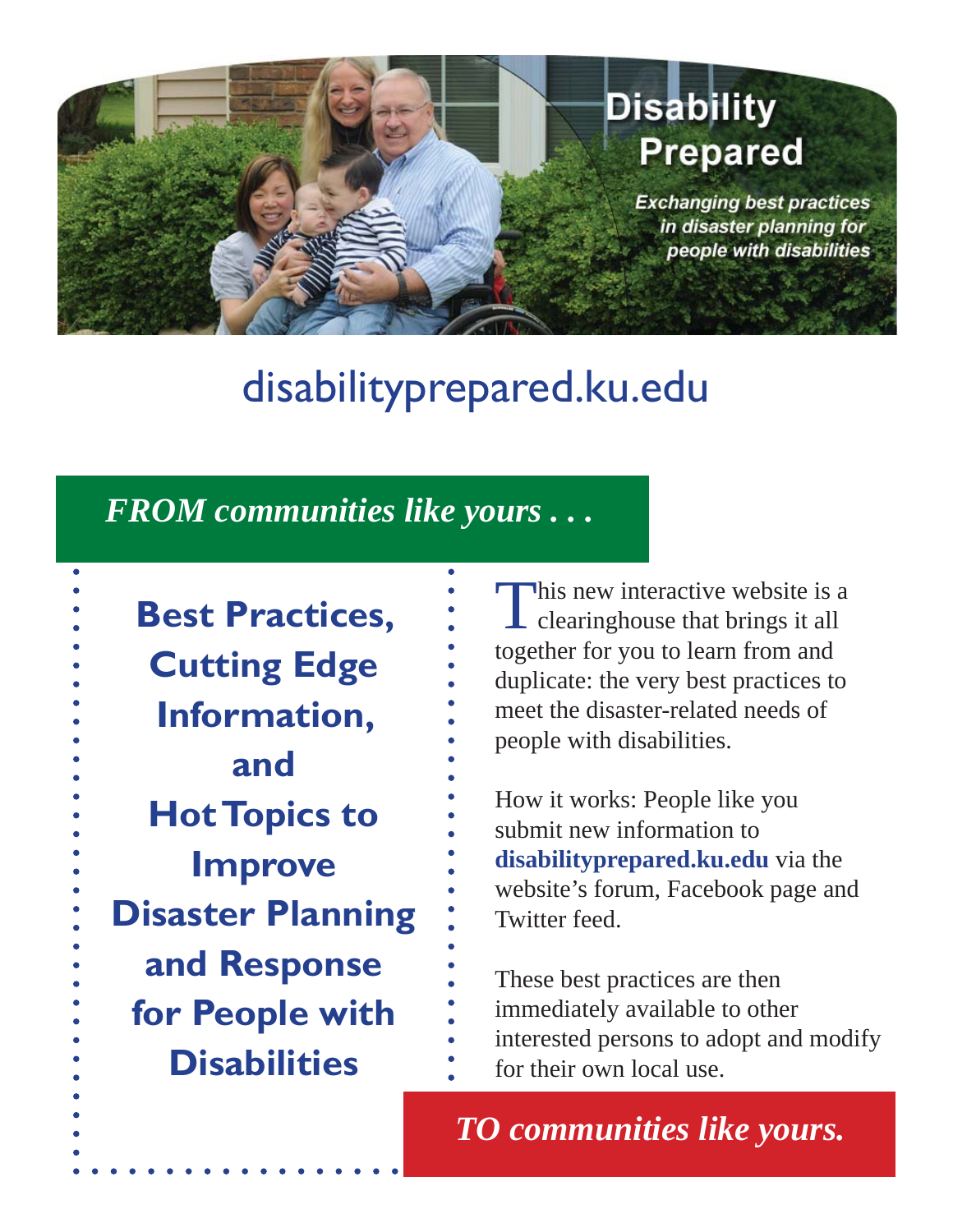# disabilityprepared.ku.edu

The climate has never been better to make real changes for meeting the needs of vulnerable populations during disasters. Recent events have created new awareness, encouraged the development of additional resources and fostered an environment ripe for problem solving and advocacy. We want to get best practice information into the hands of those who can and will make a difference. But we need your help!

### **Frequently Asked Questions**

### Q. *What is the purpose of the website?*

A. Our purpose is to help others discover what is new and working well so it can be duplicated. Where issues are unresolved, we want to bring people to the table for discussion and creating solutions. We hope to build momentum by using these internet resources to reach out to people across the United States.

### Q. *How can I help?*

A. In so many ways!

- **Be a source of information** by sharing what works, your best practices. Post your flyer, poster, program description, training or plan as a best practice. Share these items and your experiences on the website forum, Facebook or Twitter so others can listen, learn and duplicate.
- Stoke the fire by getting to the forefront hot topics that are challenges for people with disabilities before, during and after disasters. What are the issues in accessibility, alerts/warnings, call centers, preparedness, evacuation, registries, shelters, and recovery as related to people with disabilities? What can we explore for solutions?
- **Be a catalyst for change** by sharing what *is not* working. For example, what's the same or gotten worse since 9-11 and Katrina? What is your disaster-related survival story?
- **Get the word out** about the website in a newsletter, email, or posting on your Facebook or Twitter accounts.

Q. *Who can parƟ cipate on the website features?* A. Anyone, especially people interested in lessening the impact of disasters on vulnerable populations. You might be part of a county emergency management team; a person responsible for preparedness at your office, home, church, or at a community-based organization that serves vulnerable populations; a person or loved one of a person with a disability; or disaster survivor!

### Q. How can I or my agency participate?

A. Pick the social medium that works best for you **(website forum, Facebook or Twitter). You will** find links to them on the website's homepage at disabilityprepared.ku.edu. Watch for new postings and definitely speak out by participating!

### Q. *Why should I get involved in the forum?*

A. That's where you can discuss specific issues and exchange detailed information. Through the forum, we gather information to review and then post selected material on the website as best practices. But unless you share yours, we don't know what might be a best practice. You can read forum entries without registering, but to post you need to register. Registration is easy and free.

### Q. *What other website developments should we be watching for?*

A. New information will be added on the home page under **best pracƟ ces**. Also, join us on **scheduled live discussions** on the forum chat feature. These will be on a variety of topics, and we invite you to propose a topic to present for a forum chat discussion.

### Q. *Who administers the site, monitors the social media and makes decisions on what to post as best pracƟ ces?*

A. The site is created, administered and monitored by staff at the Research and Training Center on Independent Living at the University of Kansas.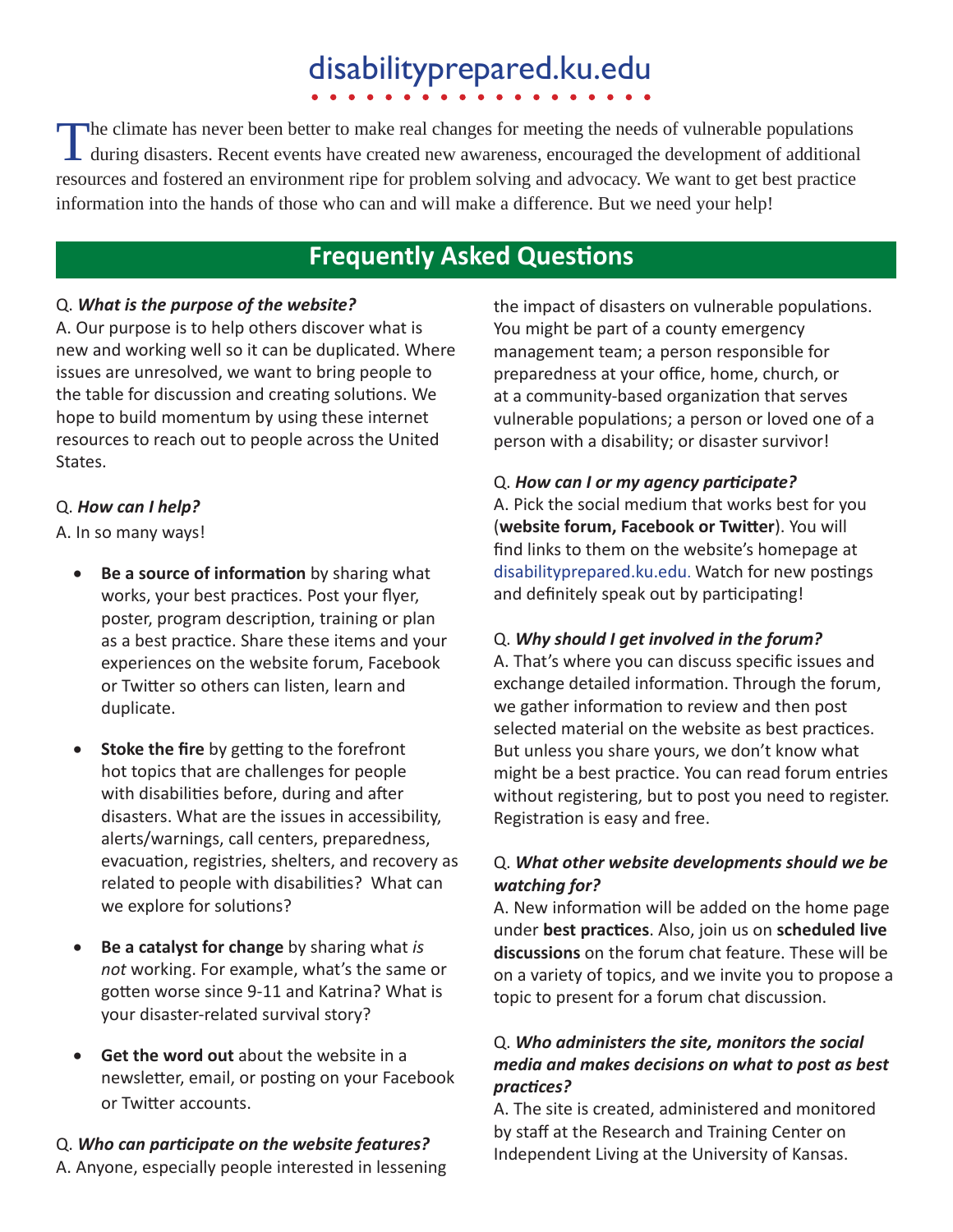# **Best Practices Featured on Our Website**

**N**  $\overline{I}$  **P**  $\overline{I}$  e've highlighted some of our own community's best-of-the-best practices on the web page to begin the conversation. We offer these as examples for others to learn about and duplicate.

## **Trainings about Preparedness Needs of People with Disabilities**

These free webbased courses are offered on http://ks.train.org in Kansas or on your state TRAIN system. They were developed by the



Research and Training Center on Independent Living at the University of Kansas, with support from the Bureau of Public Health Preparedness, Kansas Department of Health and Environment, and through grants from the U.S. Department of Health and Human Services Hospital Preparedness Program.

**Ready,Willing & Able.** This continuing education course is designed for the public health, hospital, preparedness, and emergency response and disaster relief workforces. It covers disability etiquette, terminology, and communications and assistance techniques for evacuating people with disabilities. *Course #1010882*

#### **All-Hazards Preparedness for Persons with Disabilities in Seasonal and Pandemic Flu.** This

continuing education course provides in-depth coverage about disaster-related risks for people with disabilities; public health threats and their prevalence; historical pandemics; seasonal flu prevention and preparedness; and pandemic planning. *Course #1022607*

**Additional educational resources** can be downloaded for immediate use. These include a 12-page booklet, *The Prepared Lifestyle: How to Plan for Seasonal and Pandemic Flu and Other Emergencies.* It covers 5-step seasonal flu plan checklists; tips for individual and workplace

pandemic planning; checklists for all-hazards stockpile for nonperishable food, emergency supplies, important documents, and supplies for people with disabilities; and service animal/pet preparedness.

### **Animal Disaster Preparedness**

This page links you to the online training **Animal Emergency Preparedness**. This hour-long course on http:// ks.train.org provides information on how



to keep service animals and pets safe in both natural and manmade disasters. It is appropriate for a wide audience, from professionals to pet owners. *Course #1025307*

Other resources that are available for immediate download and use include: two model animal response team and emergency animal shelter plans; a pet evacuation grab-and-go-bag checklist; and a service animal/pet disaster preparedness form.

### **Vulnerable Populations Preparedness**

Our site describes a model notfor-profit called Together Prepared that could be duplicated in any community. The coalition



consists of the county health department, emergency management and local agencies that serve vulnerable populations.

Their mission is to minimize the impact of disasters on vulnerable populations by preparing the agencies and the clients they serve. Information was shared